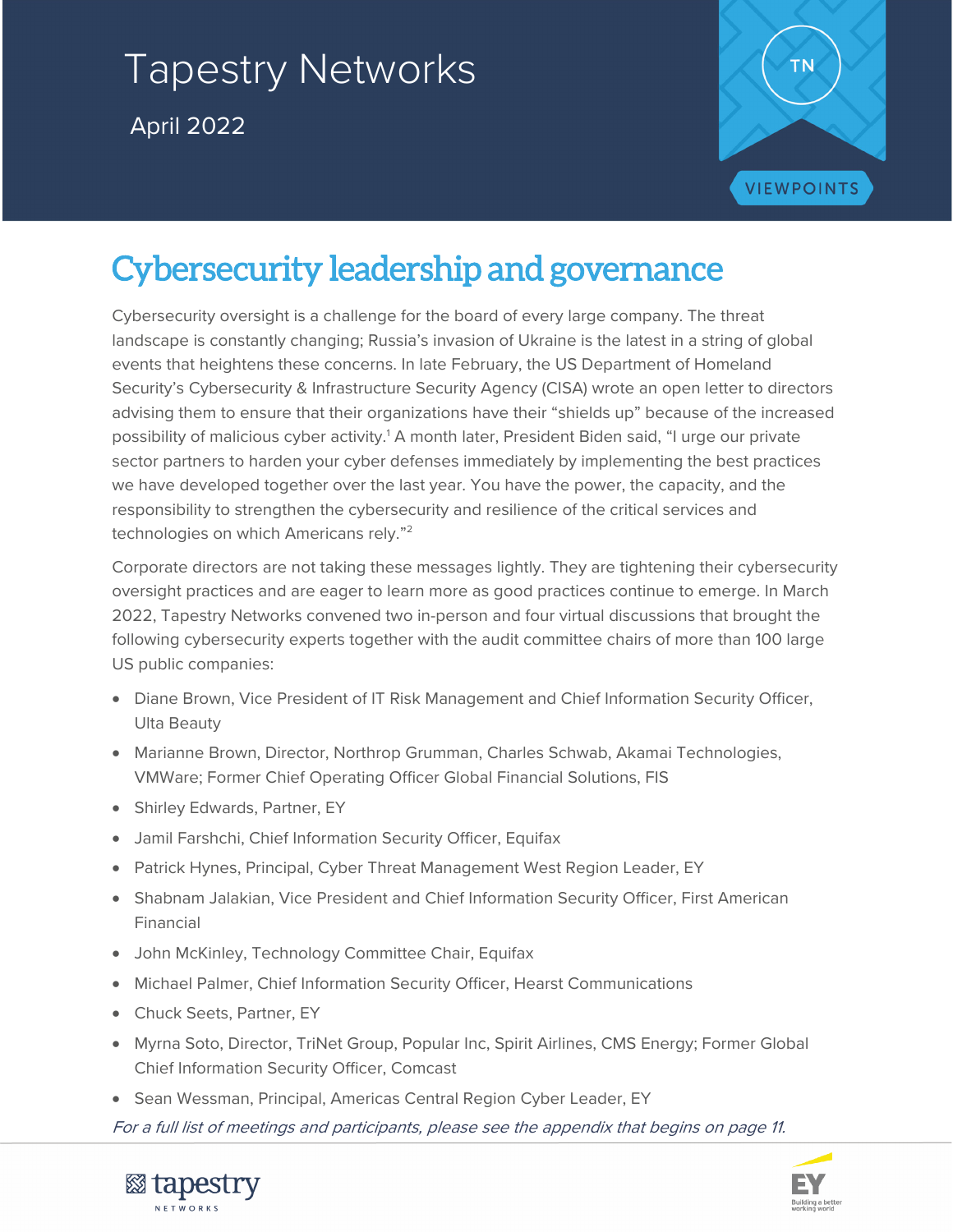

This ViewPoints synthesizes discussions about three key topics that emerged in the meetings:<sup>3</sup>

- **The CISO is getting a seat at the table**
- **Directors employ a range of tools to understand their companies' cyber capabilities**
- **Boards are assessing how best to provide and structure cyber oversight**

#### The SEC's proposed rules on enhanced cyber disclosure

On March 9, 2022, the Securities and Exchange Commission (SEC) proposed rules that would require public companies to include new cybersecurity disclosures, with a goal of providing consistent and comparable information on the topic. Under the proposed rules, companies would have to take the following steps:

- File an 8-K within four business days of determining that a cybersecurity incident was material.
- Provide periodic reports with updates about previously reported incidents.
- Describe their policies and procedures for the identification and management of risks from cybersecurity threats.
- Explain the board's oversight of cybersecurity risk and management's role in assessing and managing this risk.
- Disclose whether they have cybersecurity experts on the board of directors and, if so, provide their names and a description of their experience. 4

Companies are still digging into the implications of the proposal, but some voiced early concern, especially with the incident reporting requirement. One said, *"What I find challenging is incident reporting within four days for a material event. Cyber incidents are ubiquitous, so determining materiality within that time frame during a crisis is a whole new trial."* Another member said, *"If we disclose the vulnerability, it seems like we are providing the bad actors with a road map for how to break in."* 

Audit chairs and guests alike urged their peers to take advantage of the SEC's comment period, which is open until at least May 9, 2022. Ms. Soto shared, *"I've received multiple emails from industry associations urging companies to work with them to supply comments that they can submit. If we find the right threshold of materiality for reporting, I think sharing more will only help demystify the shame on reporting and disclosing. We need to remove that stigma because despite our best efforts, none of us are immune."* 

## The CISO is getting a seat at the table

In the not-so-distant past, the role of a chief information security officer (CISO) did not even exist. Information security was usually a technical function embedded within the information technology organization. As cyberthreats have worked their way up companies' risk registers,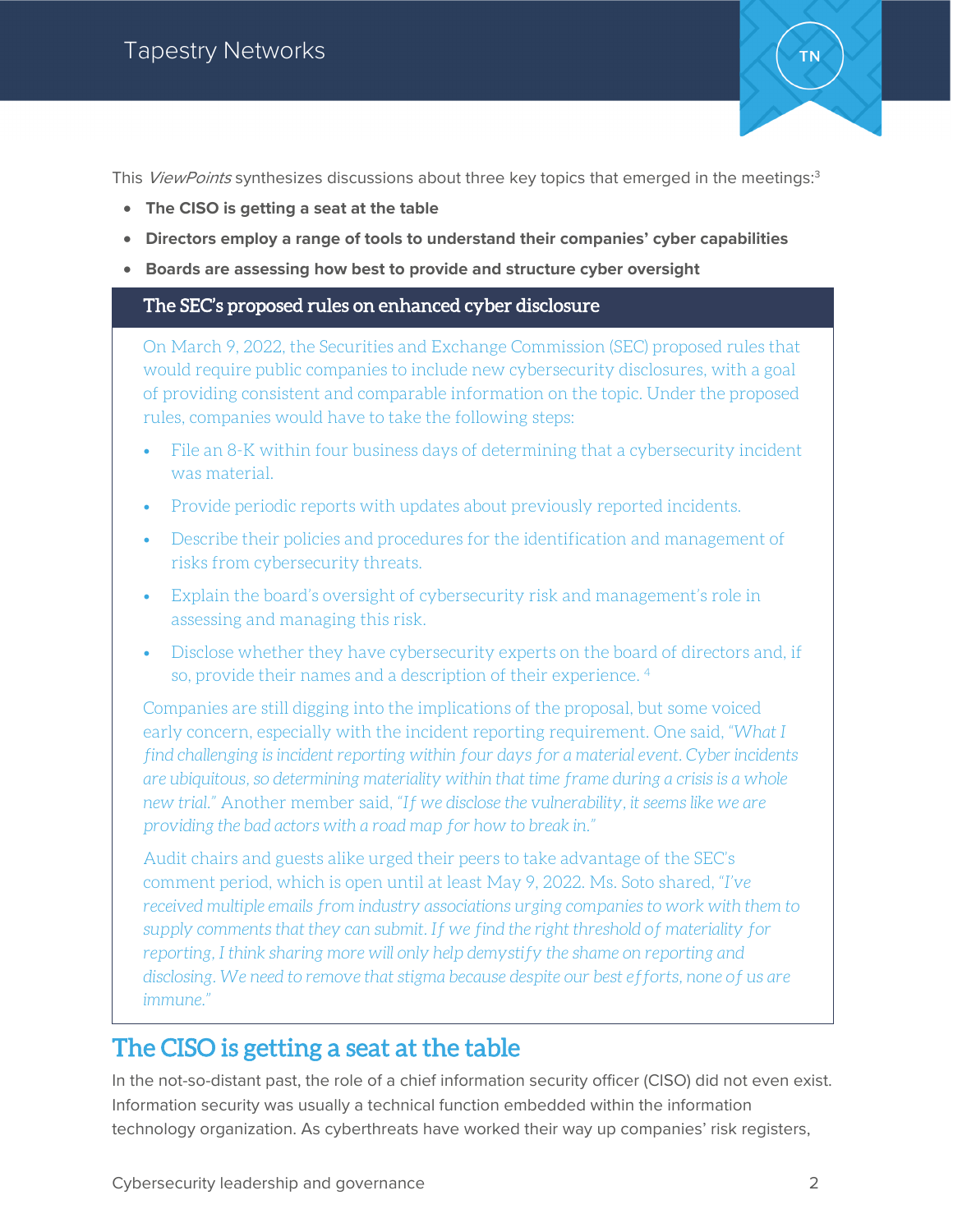

CISOs have become high-ranking, critical leaders at most large organizations.<sup>5</sup> With this change, many companies are giving careful thought to where the CISO sits in the organization and how the CISO can gain and maintain clout.

#### The role of the CISO is continuing to evolve

The number of devices that store sensitive information and data has exploded, triggering a transformation of the CISO role from a technical resource to a true business leader. Many CISOs are now working across functions and are at the center of conversations about both risks and opportunities. Mr. Palmer shared how he has seen the role change: "In the past, the technology supported the business. Today, every business is a technology business. It used to be that you could implement a firewall and then you were secured, but now, with remote work, you need leaders who truly understand how data travels throughout the organization." He noted that understanding the strategy of the business has been a critical success factor in his current role: "I consider myself to be a connector and influencer throughout the organization, especially in the areas where I don't have direct oversight," he said.

Audit chairs confirmed the more comprehensive talent profile desired for the CISO role. One said, "It needs to be the right person to make a broad impact across the role, link the security strategy tightly with the business strategy—a strong technical leader who can also build relationships across the company. It's a difficult role to fill." Mr. McKinley shared his perspective as a board member with technology expertise: "The board needs to ask itself, 'Does our organization have an A athlete in this position?' Not all do. You can't afford a B athlete in this role."

#### The CISO's reporting structure sends a signal

According to a recent survey, the traditional arrangement, in which the CISO reported to the chief information officer (CIO), is on the decline among both public and private companies.<sup>6</sup> In speaking with experts and audit chairs, one theme emerged clearly: regardless of the specific reporting line, sufficient stature within the organization is essential to a CISO's success.

One way to clearly elevate the role is to have the CISO report directly to the CEO. Mr. Farshchi said, "At Equifax, I report to the CEO. In previous companies, I reported to the CIO, and back then, I thought that model worked fine. Here's the difference: By reporting to the CEO, it gives me the right level of authority, visibility, and accountability, to drive change … and it also gives me insight into what's happening across the organization that I didn't have before." This reporting structure allows CISOs to hear firsthand about product development, acquisition targets, and broader company strategy, which, in turn, allows them to think about how to build in security features before these pursuits go live. "I can manage risk far more effectively than I otherwise would have," said Mr. Farshchi.

What works best for one company may not be right for another. Mr. McKinley observed, "There is no binary answer." Audit chairs and quests shared their views on what works best. "I've seen the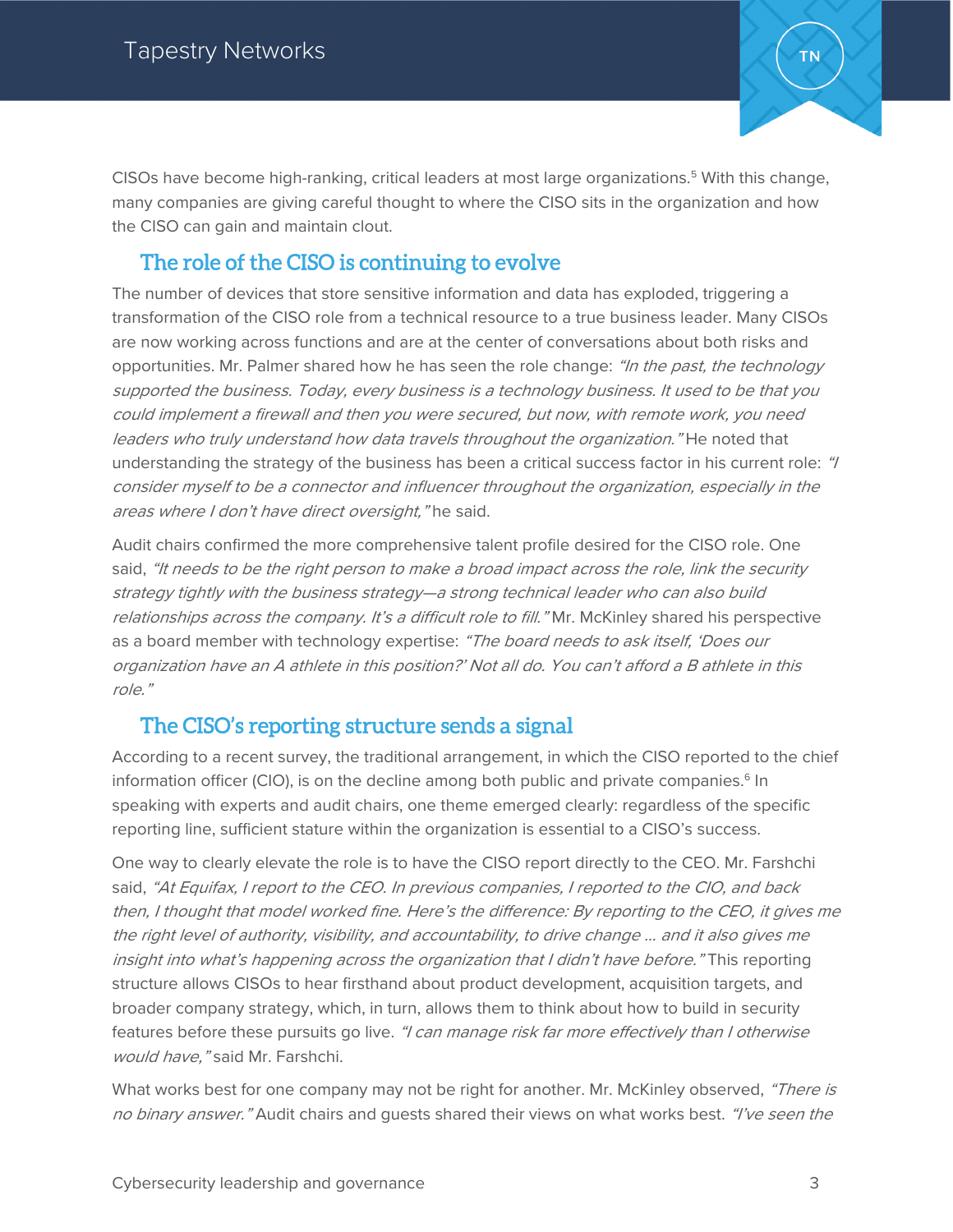

CISO report into the chief risk officer, general counsel, chief operating officer, chief trust officer, and the CEO. It really depends on the industry and the company. There is no right answer, only one wrong one—and that's reporting into the CIO," Ms. Soto joked.

In many cases, the title of the person the CISO reports to matters less than what that person does to provide support. Ms. Diane Brown said, "A true advocate makes such a difference." Ms. Marianne Brown added, "It's ultimately the responsibility of the CEO to ensure the CISO is enabled no matter where the CISO sits in the organization."

#### The board has a role in empowering the CISO, too

An EY survey of more than 1,000 senior cybersecurity leaders found that CISOs are grappling with insufficient budgets and regulatory fragmentation and are failing to find common ground with the business functions that need them most.<sup>7</sup> So how can board members advocate for and empower the CISOs within their organizations? Ms. Marianne Brown suggests, "Access and exposure. We need to make sure the CISO is on the audit committee calendar every quarter and in front of the full board annually. They have an urgent voice in the room, and the full board needs to listen to leverage their competency and enable oversight." Some stressed the importance of developing a board-level relationship with the CISO. One audit chair said, "Our CISO attends our board dinners, and we don't even think about his reporting structure. Every member knows him personally, and it helps bring us into his world."

It is critical for CISOs to feel supported enough that they do not feel tempted to paint a rosy picture when reporting to the board or audit committee. Ms. Soto said, "The weather report always wants to be sunny with no high pressure coming—so let the CISO know they have cover and no one expects us to be bulletproof. What you really want to know when there is a problem is what are we doing about it." An "all green" dashboard should itself be a red flag for directors. Mr. Hynes added, "The true test of an empowered CISO is whether they feel comfortable delivering the real state of the company to the board. There are always areas to improve upon when it comes to cybersecurity."

## Directors employ a range of tools to understand their companies' cyber capabilities

In a heightened threat environment, ensuring open, honest, two-way communication between management and the board is essential. CISA's "Shields Up" warning to board directors presented five steps for boards to take: (1) empower the CISO; (2) lower reporting thresholds; (3) participate in a test of response plans; (4) focus on continuity; and (5) plan for the worst.<sup>8</sup>

Mr. Seets told audit chairs that this type of communication directly to board members is unprecedented: "We encourage directors to talk to their management teams and find out what they're doing today that they don't ordinarily do, to reveal whether or not the organization has elevated to a crisis management level. The cyber-risk emanating from the Ukraine crisis is clearly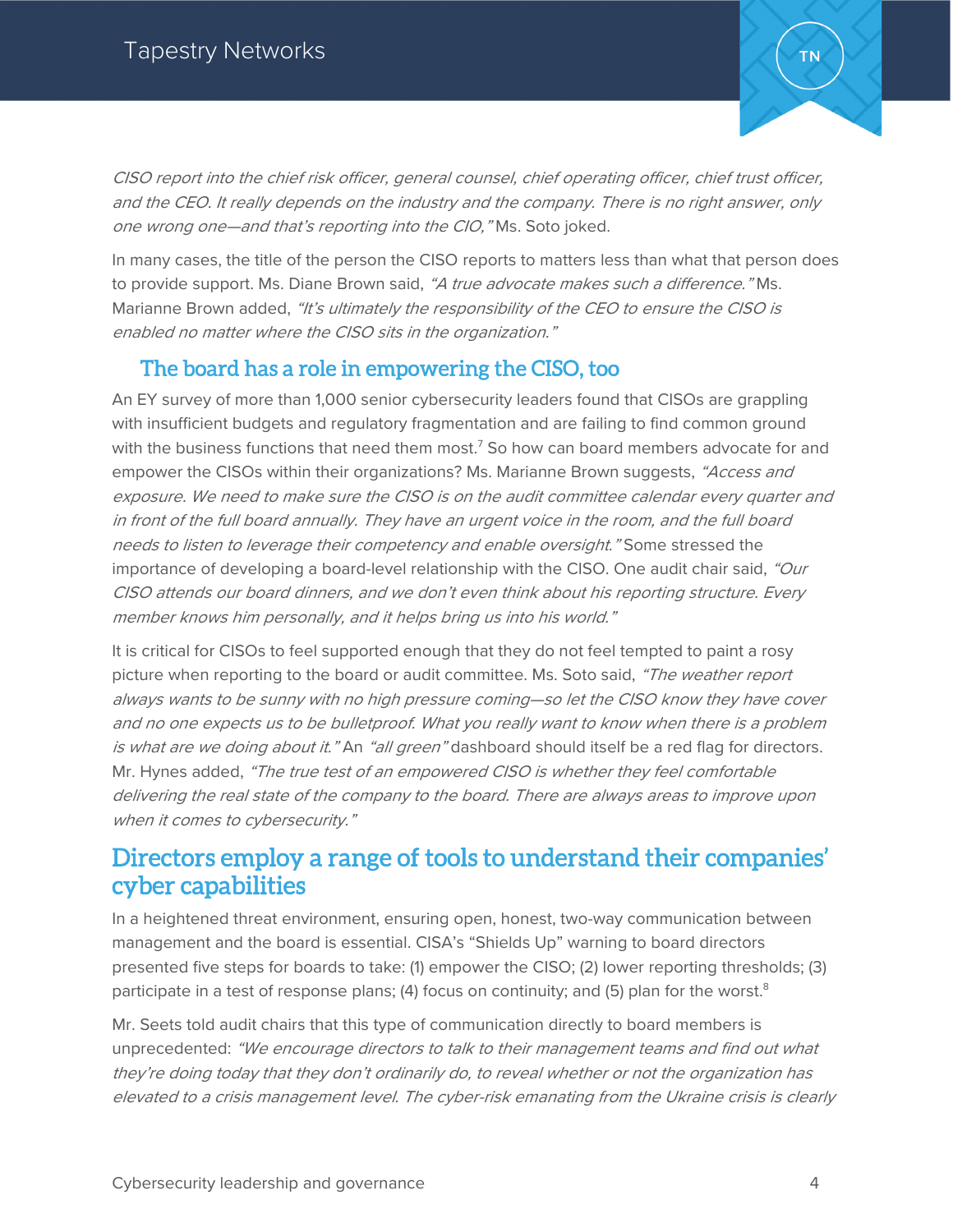

not a 'business as usual' environment. Keeping the lines of communication open right now is of utmost importance."

#### Finding a common language is essential

According to one survey, only 9% of boards are extremely confident that the cybersecurity risks and mitigation measures presented to them can protect the organization from major cyberattacks—a metric down from 20% the previous year.<sup>9</sup> Audit chairs and guests shared what they look for in cybersecurity dashboards, metrics, and reporting:

- **Frameworks are a helpful starting point for board-level dashboards.** There are several cybersecurity frameworks available for organizations to consider. Many practitioners use the framework from the US National Institute of Standards and Technology (NIST), as its broad approach to security risk management makes it a good starting point for companies in any industry.10 Audit chairs and experts emphasized that a framework is just that, a starting point. Mr. McKinley encouraged using the NIST framework but cautioned, "It's insufficient in terms of having the right measures in place to cover all aspects of security. Our CISO has layered on a fuller dashboard with key focus areas. So having NIST in place is great in terms of talking externally to regulators and customers, but you should not sleep well at night if that is all you are doing." Both Ms. Jalakian and Ms. Soto urged ensuring that the cyber risk framework dovetails into the company's ERM framework. Ms. Soto said, "Be sure to ask your CISOs about residual risks and the controls to contain and segment those to lower overall inherent risk. It's an opportunity to quantify the risk for those board members more comfortable working with numbers."
- **The right key performance indicators are critical.** Board-level cybersecurity presentations are only successful if management is tracking and sharing the right information. Ms. Marianne Brown shared the information she seeks from her companies' management teams: "These are the cyber hygiene areas I focus on: (1) firewall—keep out the bad guys, (2) asset management/threat management, (3) access management, (4) vulnerability management, (5) event detection and response, and (6) egress traffic filtering—don't talk to strangers." Mr. Palmer added that a board should be briefed on "the company's ability to detect a threat within the system and their maturity level to respond and get the business to recover from an attack." Audit chairs noted the importance of using external sources of data to verify that the company is doing as well as its managers say it is doing. Ms. Diane Brown suggested that board members review ratings from organizations like SecurityScorecard: "Our board members have found this helpful to benchmark our organization against our industry competition."
- **Companies are increasing the frequency of board reporting.** A 2021 survey found that 39% of boards put cybersecurity on their agendas quarterly, up from 29% in 2020.<sup>11</sup> Ms. Diane Brown shared her journey as a CISO: "I have presented to the board for seven years. It started as once a year, then twice a year, and it's evolved to every audit committee meeting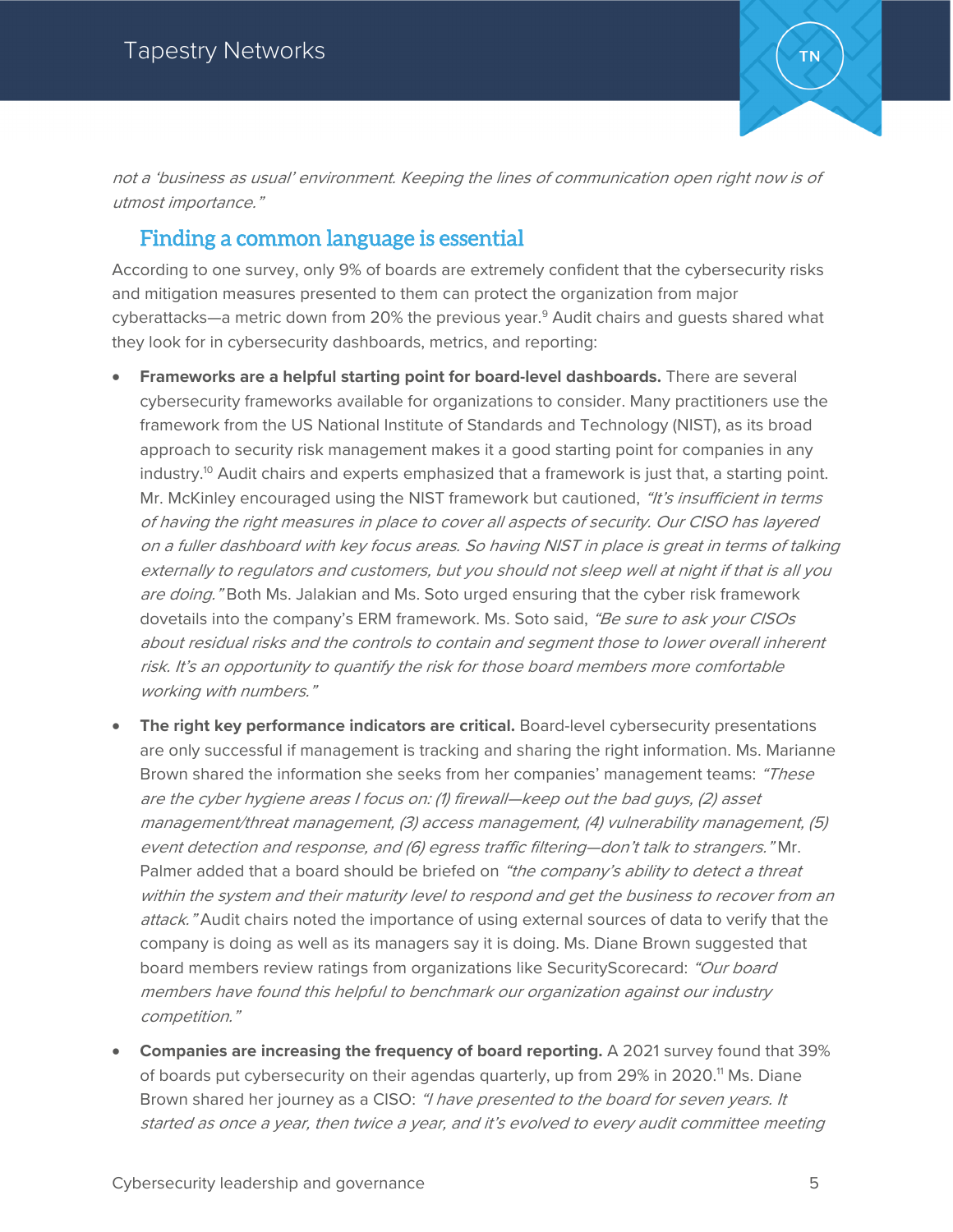

and annually to the full board." Of course, in the case of a crisis, frequency increases dramatically. An audit chair said, "When a crisis hits, the board is meeting weekly, at a minimum."

 **Executive sessions with the CISO are beneficial.** A dialogue with the CISO in executive session, without other managers present, can be extremely valuable. Ms. Soto said, "Body language alone can tell you so much. Ask the CISO, 'Was there something you expected me to ask you today that I didn't?' and 'Do you have the funds to support what you need?' Simple questions like this can yield very informative responses."

#### Governance of ransomware

As cybercriminals become more sophisticated, they wreak more havoc. A Mimecast survey found that 80% of participants "had been targeted with ransomware over the past two years. Of that 80%, 39% paid a ransom, with US victims paying an average of \$6,312,190."12 Audit chairs wanted to hear their peers' thoughts about these attacks. One asked, *"Has the board had conversations around the ramifications that could arise from payment?"* Part of the calculation depends on the often impossible task of determining who the bad actor is and whether the company is even permitted to pay them. One member said, *"We have a process in place to get as comfortable as we can that the attacker is not on the government's list of prohibited entities. It's more than just an internal determination. We would involve third parties, law firms, and government agencies."* 

Participants had varied positions on paying a ransom. Some took a firm stance against paying, worried it would only fuel the perpetrators further. Others appreciated that sentiment but wondered if, in the heat of the moment, they would change their minds. Mr. Hynes suggested, *"I think a formal policy is good to have. Preparation is the key to minimize disruption."* An audit chair said, *"We all have a pretty good handle on continuity and cost of lost business opportunities. But creating a policy seems challenging because payment very much depends on the circumstances. It's not a simple yes or no."* Ms. Marianne Brown said, *"If you think there is the slightest chance you would pay, develop a relationship with a crypto broker to ensure you have the currency du jour and to be on speed dial in that situation."*

#### Should the board participate in cyber simulations?

Audit chairs pondered how involved the board should get in cybersecurity simulations and tabletop exercises. Some felt it best to leave the simulations to management but to ensure the board received a readout. Ms. Soto said, "None of us as board members want or need to be in the weeds dissecting tactical results of a simulation, but we do want to understand how effective the company was in detection, protection, and response." Ms. Diane Brown worried that the board could misinterpret management's capabilities if they were to sit through an entire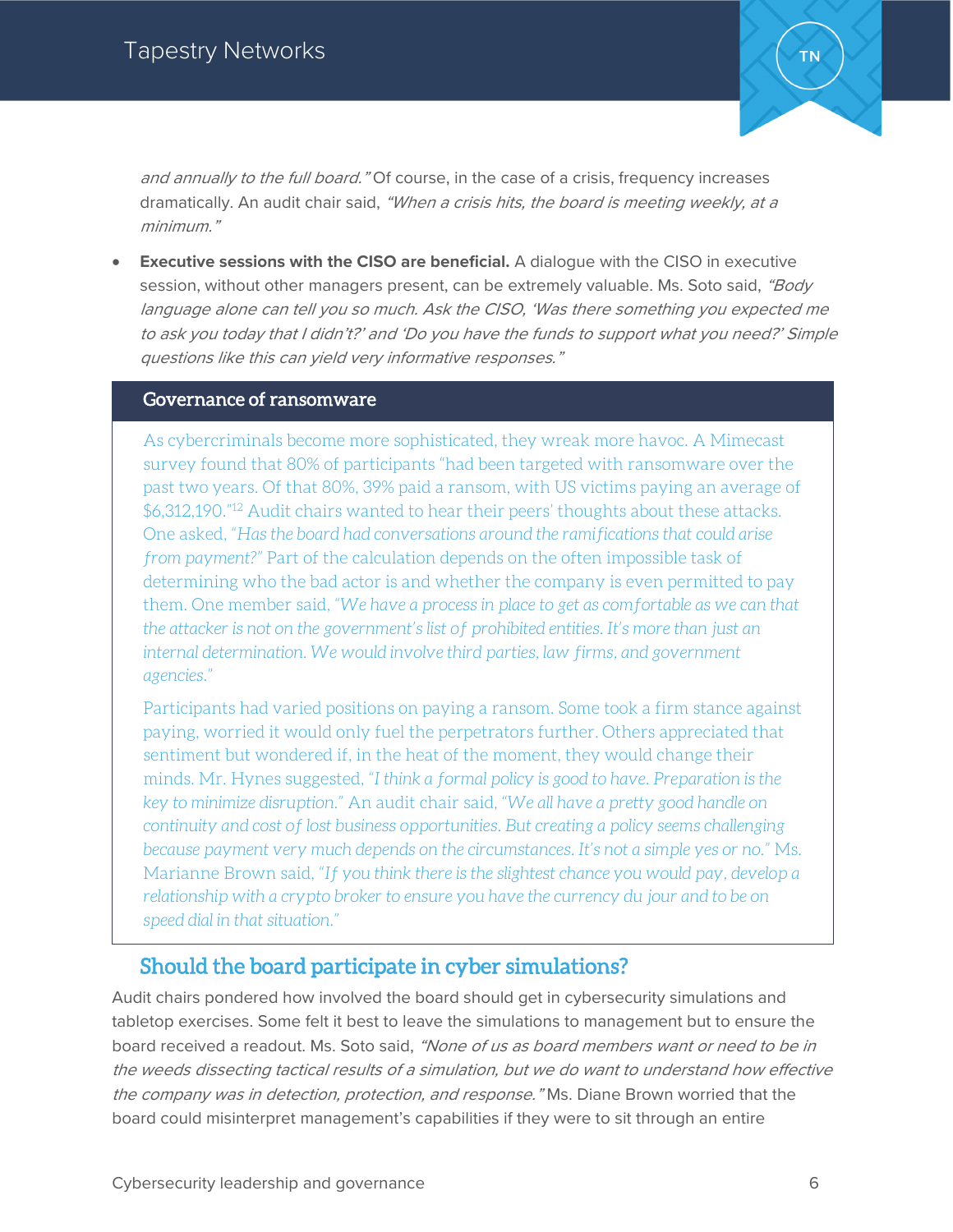

simulation: "Seeing an IT team work through an incident can look like utter chaos. I prefer to brief the audit chair to explain what's happening after we get our ducks in a row, and I think it's appreciated." One audit chair added, "The door swings both ways. For the audit chair to get invited to the tabletop exercise comes with some responsibility. You have to commit you won't run around like your hair is on fire. I think for board members, getting a readout of what management is doing to expose vulnerabilities is the right level of detail."

Others, however, suggested that the board should be involved in these exercises. One audit chair shared an example of a company that has tabletops with board members in the room: "The board is asked to stay quiet until it's over. We then participate in a postmortem with management because we want to see how the team operates together and provide feedback. It teaches you so much about cyber, culture, and the executive team, and we are always searching for an answer to that." Another said, "We also do a narrative of lessons learned, which provides us some comfort." One member's company is considering an exercise in which board members are assigned roles during a simulation: "The idea is to give the board a sense of what it's actually like and to ask the tough questions and get the answers." Mr. Hynes introduced the concept of a "three-pack" for cyber simulations: "I've seen one realistic scenario delivered three times to three different audiences, tailoring each version for each group: the technical staff, senior management, and finally the board. That model works well."

#### Third parties help the board verify cyber maturity

The SEC's proposed cybersecurity rules would require companies to disclose whether they engage assessors, consultants, auditors, or other third parties in connection with their cybersecurity risk assessment programs.<sup>13</sup> Participants shared their experiences having outsiders assess their cyber capabilities.

Audit chairs, CISOs, and other experts all found value in having a third party come in every so often to do testing and benchmarking. Mr. Farshchi said, "I want the board to trust me, but not so much that they don't verify what I am saying. We bring in independent parties to assess us against NIST and our peers, and it's a powerful way to convey the progress of your program." Mr. Hynes recommended "inviting a third party to one of your board meetings to have an open dialogue and observe your interactions with the CISO. Afterwards, they can talk to you about what they observed so you can highlight those areas to the CISO."

In some cases, an outside perspective can come from within the company. One audit chair shared, "We use internal audit to certify our controls against NIST on a pass-fail basis. It's been incredible. Seeing the areas of the fails has helped both the CISO and management team understand where the vulnerabilities are." Some audit chairs worried, however, about the limitations of this approach because it can be difficult to retain the requisite knowledge and talent on the internal audit team.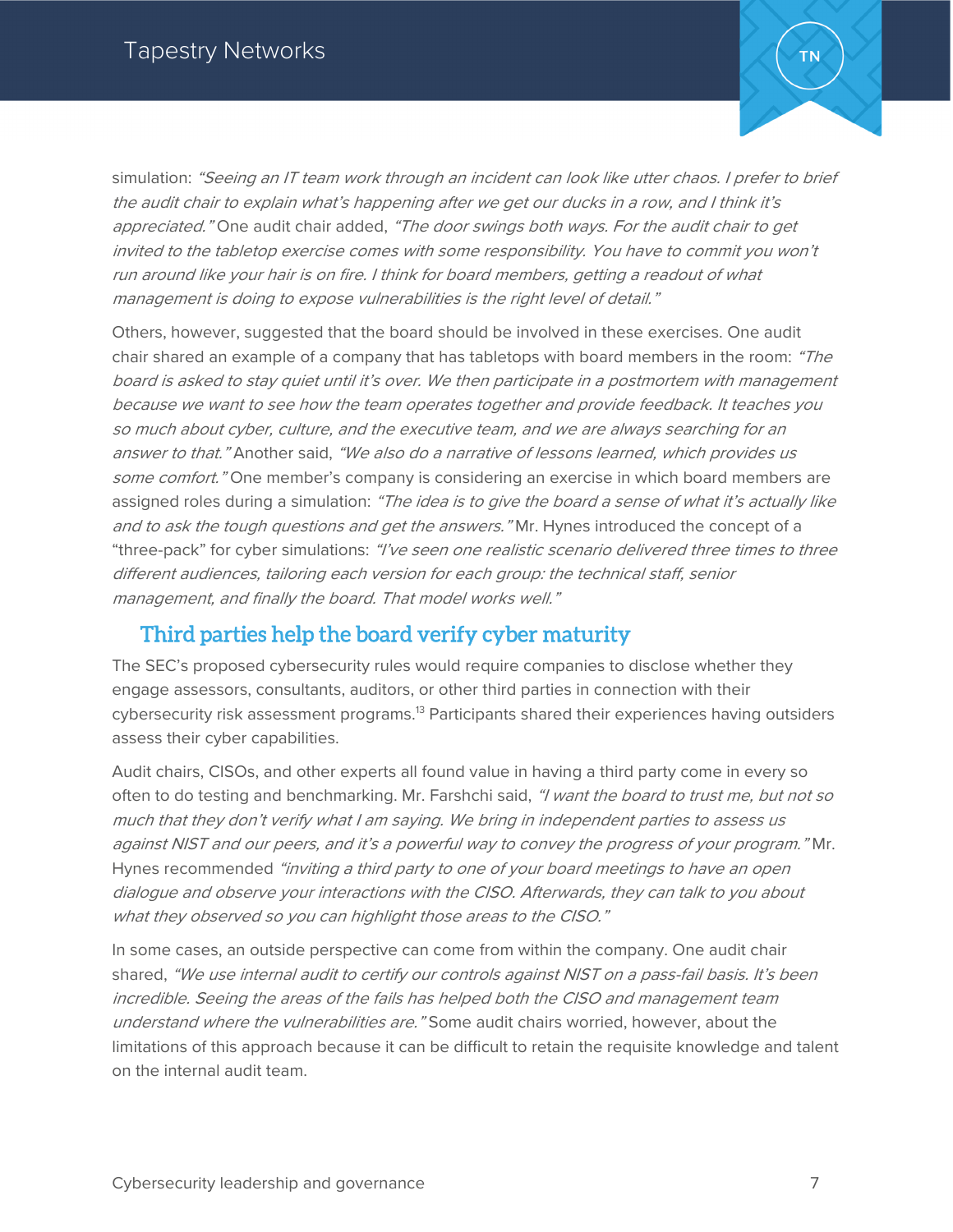

## Boards are assessing how best to provide and structure cyber oversight

Whether by adding cybersecurity expertise to their boards or by creating separate technology committees that carve out cybersecurity responsibilities, boards are adopting creative measures to address the daunting task of cyber oversight.

#### Pros and cons of recruiting cyber expertise to the board

The SEC's proposed enhanced disclosures include explicit disclosures about board cyber expertise. Relatedly, Gartner predicts that "By 2025, 40% of boards of directors will have a dedicated cybersecurity committee overseen by a qualified board member, up from less than 10% today."14 Several audit chairs expressed concerns about rushing to add cyber experts to boards. One said, "I think financial expertise is well defined, but cyber expertise? Not so much. And if it's technical skills we are looking for, is the board the right place? Shouldn't we hire those folks into management?" Another suggested, "I could see this evolving to a situation where the board brings in independent experts, like the role of compensation consultants. That to me seems more realistic."

No one is enthusiastic about electing a single-issue director; business acumen is paramount for success as a director. Ms. Jalakian said, "You need a business executive who happens to be steeped in cyber expertise. There is a major gap in some CISOs' that may have the right technical chops but not the right business acumen." An audit chair added, "There are definitely merits of a cyber expert on the board, but it seems that any time there is an issue du jour, there is another expert you should bring in. To think there is enough talent to get a cyber expert on all Fortune 500 boards seems unreasonable."

Some audit chairs suggested that the lack of board-ready talent in the CISO community should be a wake-up call. If companies seek to place CISOs at the leadership table, board members and senior leaders should offer them coaching and development opportunities. An audit chair said, "I plead guilty: we are not working to broaden our CISO to become a more credible board candidate. That would be a substantial investment, and it would take him away from his day job of keeping us from being robbed!"

Boards that are lucky enough to find the elusive director with both business and cybersecurity expertise enjoy a variety of benefits. The word that came up most often to describe such a director was "translator." Ms. Marianne Brown said, "As a translator, I drive three things: (1) cyber literacy at the board level, (2) an effective cyber hygiene dashboard as a communication tool, and (3) engagement with the CISO to further enable oversight and outcomes." Ms. Soto also shared her experience: "You don't have to be technical to provide oversight, but given my background, I am trained to listen and pick up on red flags, and I know the right questions to ask of management to really dig in."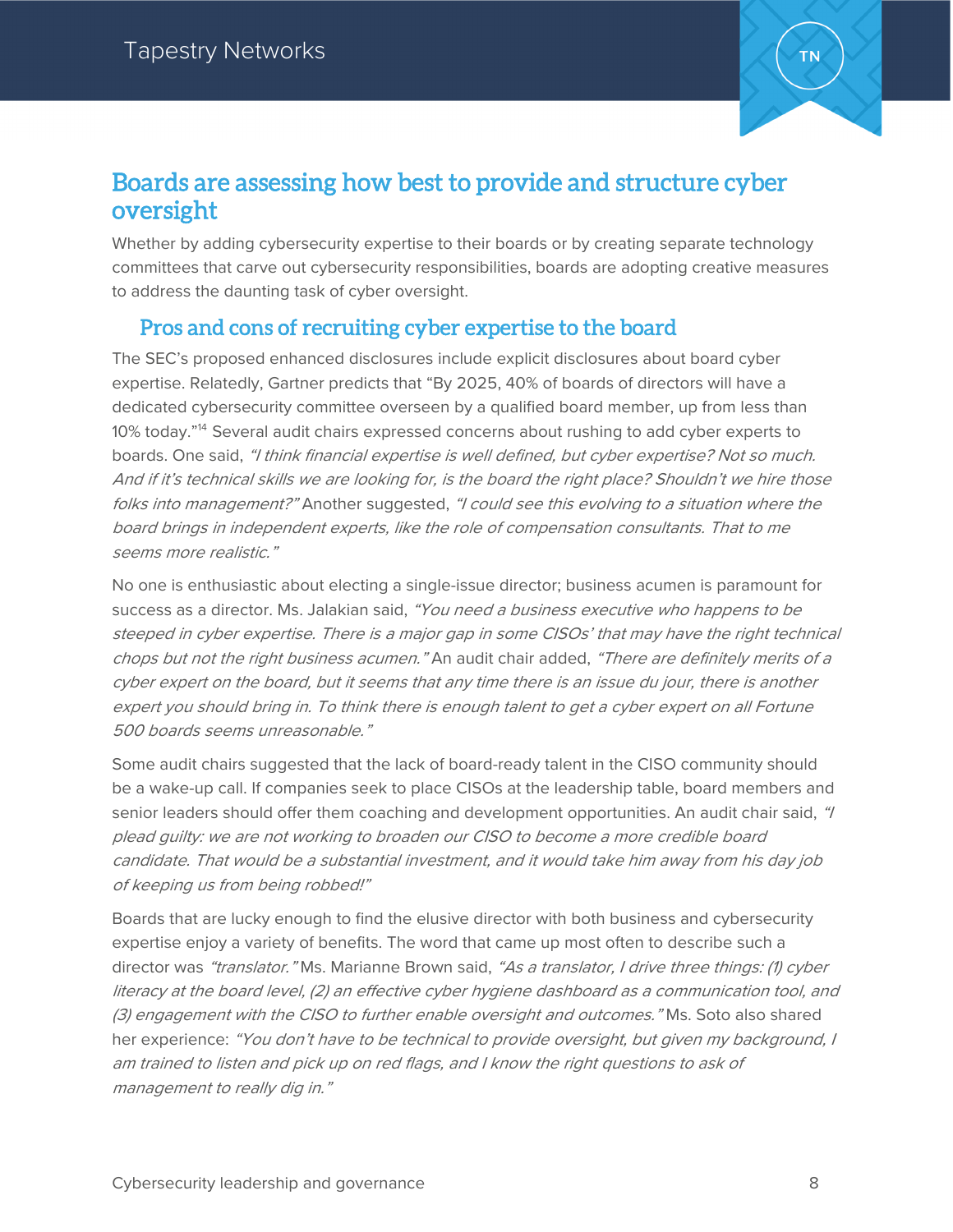

Audit chairs stressed that the vague definition of cyber expertise contributes to the perception that an expert might not make a good director. But people bring cyber expertise from a variety of professional backgrounds. One said, "I've seen a board with a global CIO and another with the CEO of a security company. Different backgrounds, both experts. It's important to remember that expertise can come in various packages and not all cyber experts are created equal."

#### Benefits of dedicated technology committees

In 2021, 68% of Fortune 100 companies assigned primary responsibility for cybersecurity oversight to the audit committee.<sup>15</sup> Some members mentioned risk committees housing this responsibility as well. In addition, more boards have a stand-alone technology committee than a decade ago, but it is still an uncommon practice: 13% of boards have these committees, compared with 6% in 2011.<sup>16</sup> Few member companies had technology committees in place, but Mr. McKinley, chair of Equifax's board technology committee, shared his experience: "Our charter includes basic monitoring of how the organization is performing on technology day-to-day. Things like service quality, outages, quality of software development and implementation—we want to make sure we keep the trains running. We also have discrete responsibility from the board on ensuring the right security measures are in place. Part of that responsibility includes an annual formal external assessment of the organization's security posture, similar to the way an audit committee uses its external auditor. We also review business continuity plans, technology and security budgets, security of acquisitions and their subsequent integrations, etc. It is a pretty broad mandate." He added that all board members are invited to attend technology committee meetings, and they frequently do. "Seeing their level of engagement in these sessions underscores how valuable it is for them to participate and listen in," said Mr. Farshchi, Equifax's CISO.

## **Conclusion**

Board members continue to grapple with the challenge of cybersecurity oversight. The heightened tensions in the geopolitical and regulatory environments only enhance the focus. Audit chairs gain confidence in their companies' cyber capabilities when their CISOs are empowered, their managers brief them in a comprehensive but not hypertechnical way, and their boards provide proactive governance. While boards have taken measures to improve oversight practices in recent years, the demands continue to grow as their adversaries develop new capabilities.

The perspectives presented in this document are the sole responsibility of Tapestry Networks and do not necessarily reflect the views of network members or participants, their affiliated organizations, or EY. Please consult your counselors for specific advice. EY refers to the global organization and may refer to one or more of the member firms of Ernst & Young Global Limited, each of which is a separate legal entity. Ernst & Young Global Limited, a UK company limited by guarantee, does not provide services to clients. Tapestry Networks and EY are independently owned and controlled organizations. This material is prepared and copyrighted by Tapestry Networks with all rights reserved. It may be reproduced and redistributed, but only in its entirety, including all copyright and trademark legends. Tapestry Networks and the associated logos are trademarks of Tapestry Networks, Inc., and EY and the associated logos are trademarks of EYGM Ltd.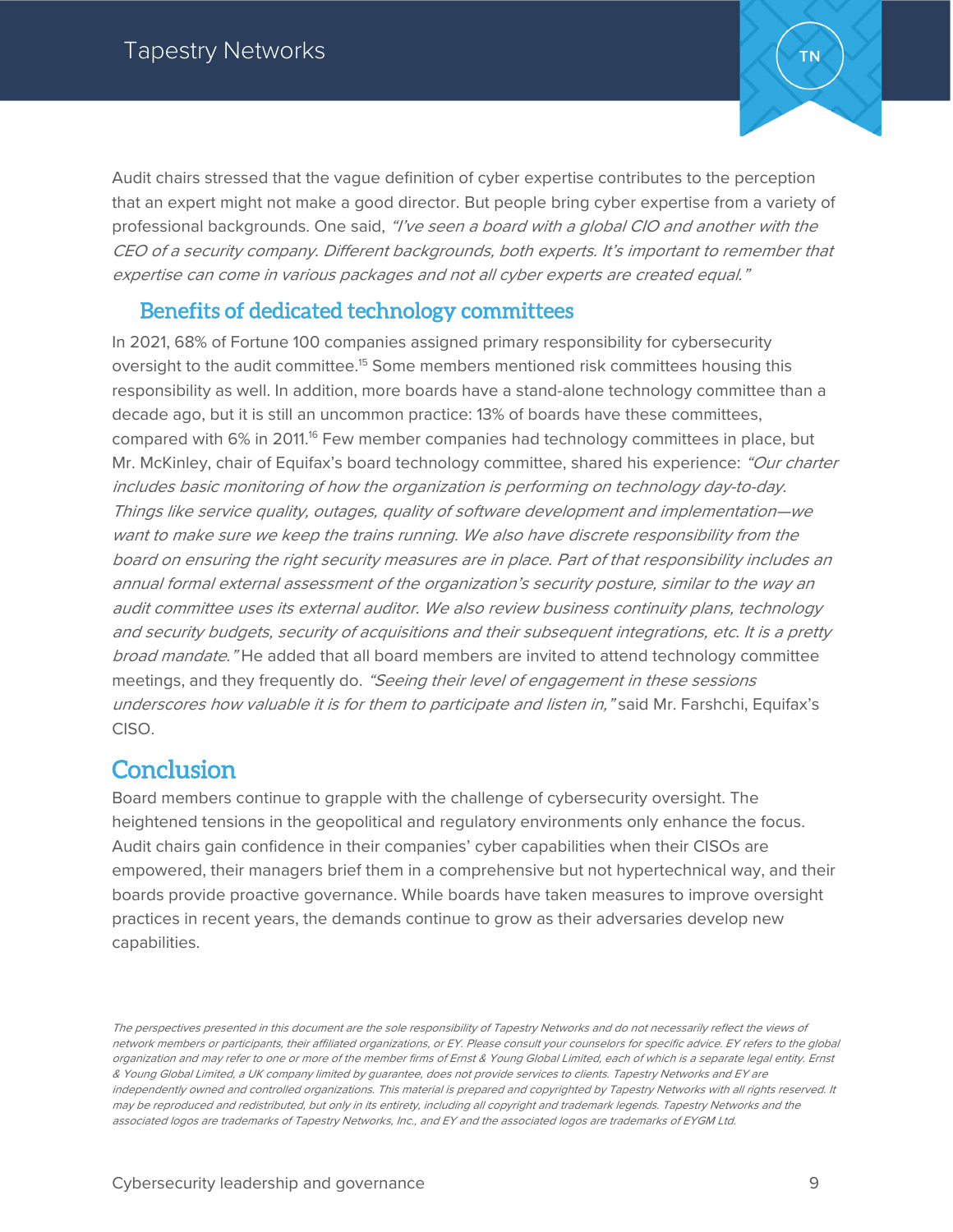

#### Appendix A: Questions for audit chairs to consider

- ? What is the scope of the CISO's role at your company? To whom does your CISO report?
- ? How does the board interact with the CISO? How often does the CISO report to the audit committee? To the full board?
- ? What kinds of information does the CISO report? What types of quantitative data? What types of qualitative information? In what format is the information presented to the board?
- ? How has the relationship between the CISO and the board changed in the last few years? How do you envision it changing in the future?
- ? Does your board meet with the CISO in executive session?
- ? Do third parties regularly assess your company's cybersecurity capabilities? How are these assessments presented to the board?
- ? Does your board have a director with a strong cybersecurity background? If yes, how has this helped the board with overall cyber governance?
- ? Does your board have a technology or cybersecurity committee? How is the work divided between that committee and the audit committee?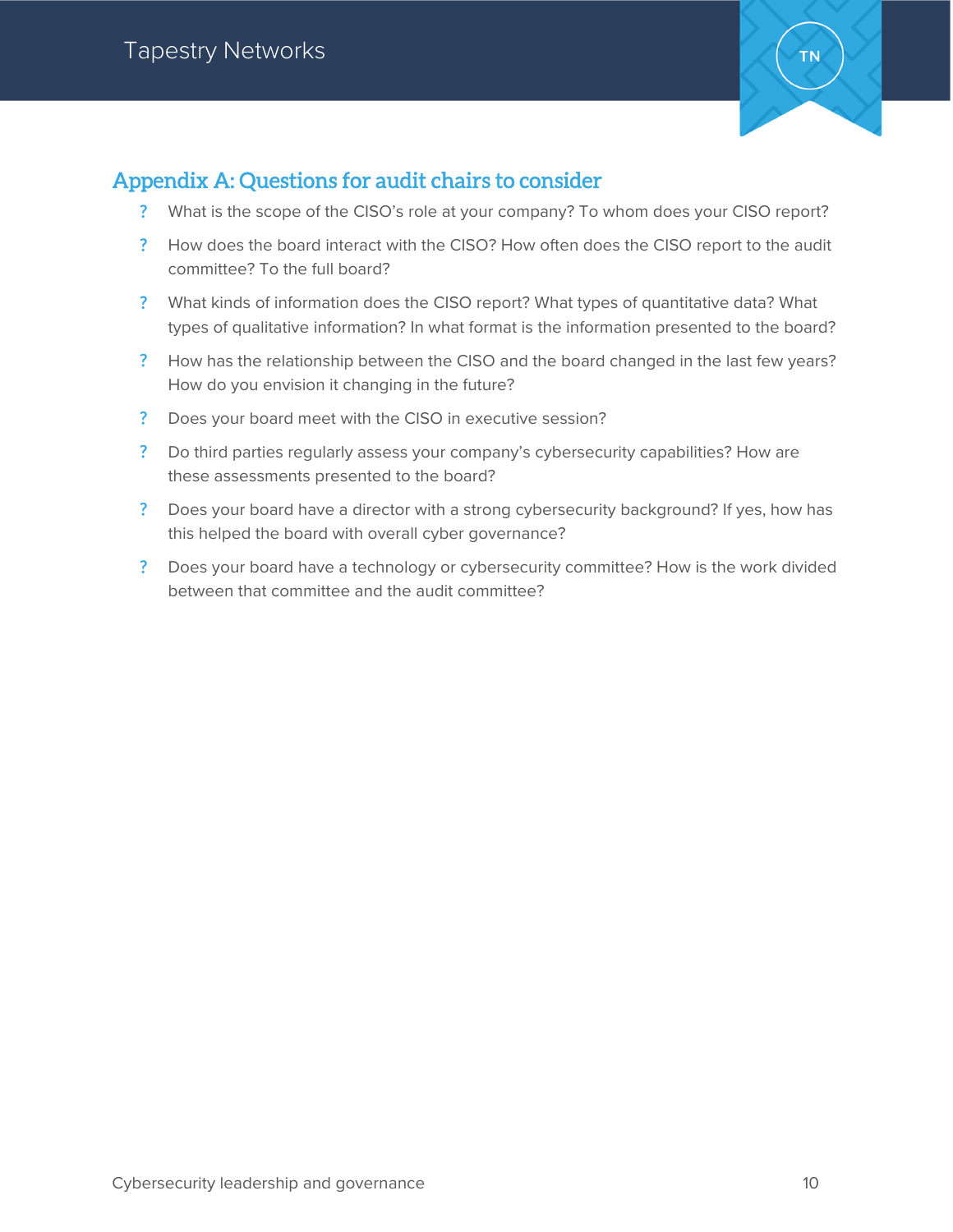

### Appendix B: Meeting participants

#### *Central Audit Committee Network— March 9, 2022*

The following network members participated in the meeting:

- Kapila Anand, Elanco Animal Health
- Anne Arvia, GATX
- **•** Bruce Besanko, Diebold Nixdorf
- Pat Condon, Entergy
- Denise Dickins, Watsco (SEACN member)
- Cheryl Francis, Morningstar
- Marla Gottschalk, Big Lots and Reynolds Consumer Products
- Cara Heiden, Casey's General Stores
- **•** Ginger Jones, Tronox Holdings
- Wendy Needham, Genuine Parts (SEACN member)
- Neil Novich, Hillenbrand
- Sherry Smith, Deere & Co.
- Karin Teglia, Wintrust Financial Corporation (SEACN member)
- Phoebe Wood, Invesco and Leggett & Platt
- Ray Young, International Paper

- Allison Dixon, Relationship Programs Strategist, Brand, Marketing & Communications
- Cigdem Oktem, Central Region Leader, Center for Board Matters
- Norm Prestage, Global Client Service Partner
- Jud Snyder, Chicago Office Managing Partner
- Bryan Yokley, Audit Partner, Georgia, Alabama, Tennessee Market Leader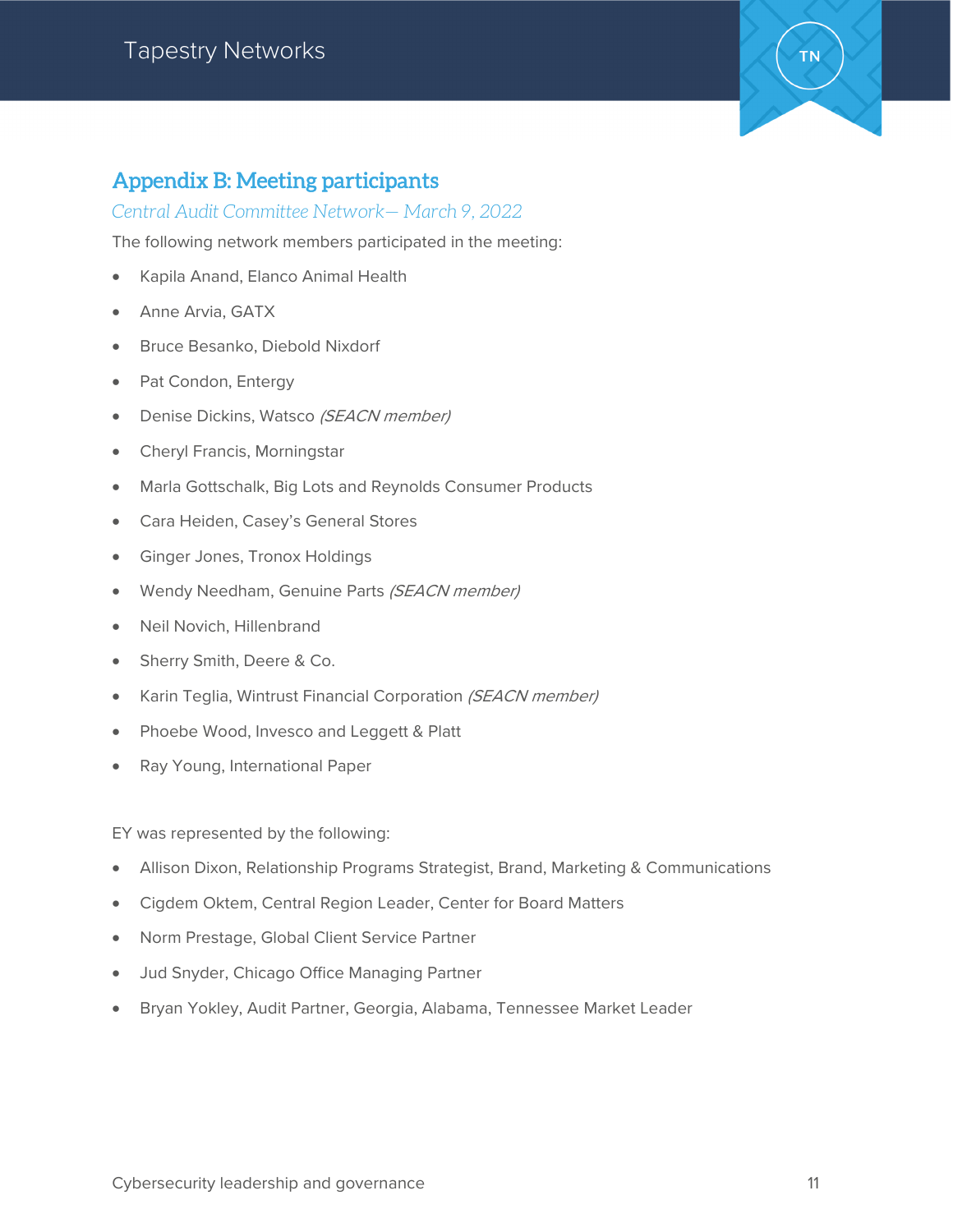

#### *West Audit Committee Network-North—March 15, 2022*

The following network members participated in the meeting:

- Kimberly Alexy, Mandiant and Western Digital
- Prat Bhatt, Seagate Technology
- Teresa Briggs, DocuSign, ServiceNow, and Warby Parker
- Joe Bronson, PDF Solutions
- Susan Cain, Lithia Motors
- Raman Chitkara, Xilinx
- Earl Fry, Hawaiian Holdings
- Ken Goldman, GoPro
- Linda Harty, Parker Hannifin and Wabtec (WACN South member)
- Bala Iyer, Power Integrations
- Lou Lavigne, Zynga
- Jack Lazar, Resideo Technologies
- Sara Lewis, Weyerhaeuser (WACN South member)
- Mary Pat McCarthy, Palo Alto Networks
- Jeannine Sargent, Fortive
- Christine Tsingos, Envista Holdings
- Malia Wasson, Columbia Sportswear
- Janet Woodruff, Altus Group (WACN South member)

- Chris Anger, US-West Audit Leader
- Robyn Bew, West Region Leader, Center for Board Matters
- Scott Hefner, Global Client Service Partner
- Frank Mahoney, US-West Region Managing Partner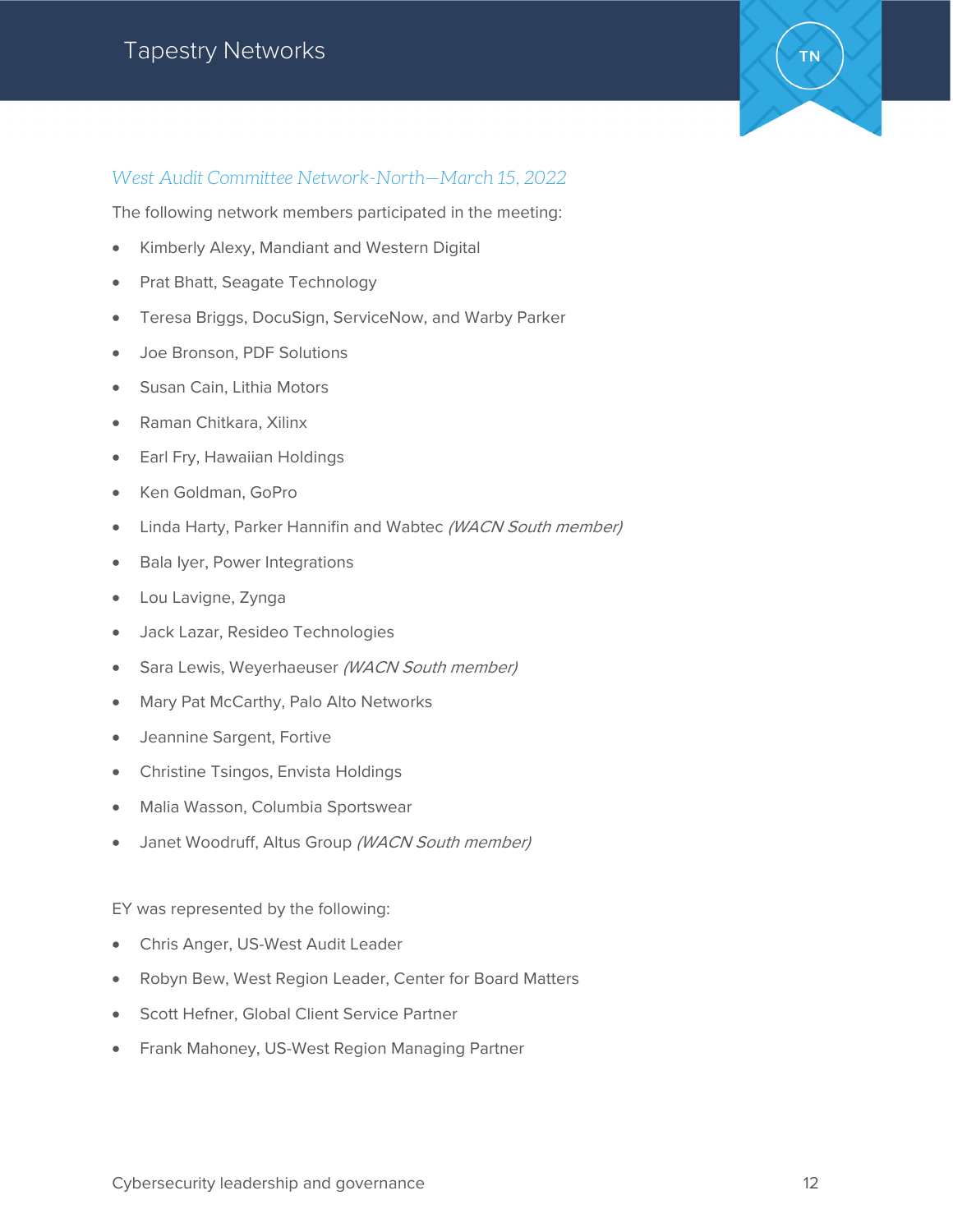

#### *West Audit Committee Network-South— March 17, 2022*

The following network members participated in the meeting:

- Phyllis Campbell, Air Transport Services Group
- Rich Dozer, Viad Corp
- **Burl East, Comunidad Realty Partners**
- Leslie Heisz, Edwards Lifesciences
- Ginnie Henkels, LCI Industries
- Leon Janks, PriceSmart
- Diana Laing, Spirit Realty Capital
- Michael Montelongo, Conduent
- Kristy Pipes, PS Business Parks and Public Storage
- Dick Poladian, Occidental Petroleum
- Daren Shaw, Ensign Group
- Les Sussman, East West Bancorp

- Chris Anger, US-West Audit Leader
- Robyn Bew, West Region Leader, Center for Board Matters
- Scott Hefner, Global Client Service Partner
- Kristin Valente, US-West Region Accounts Managing Partner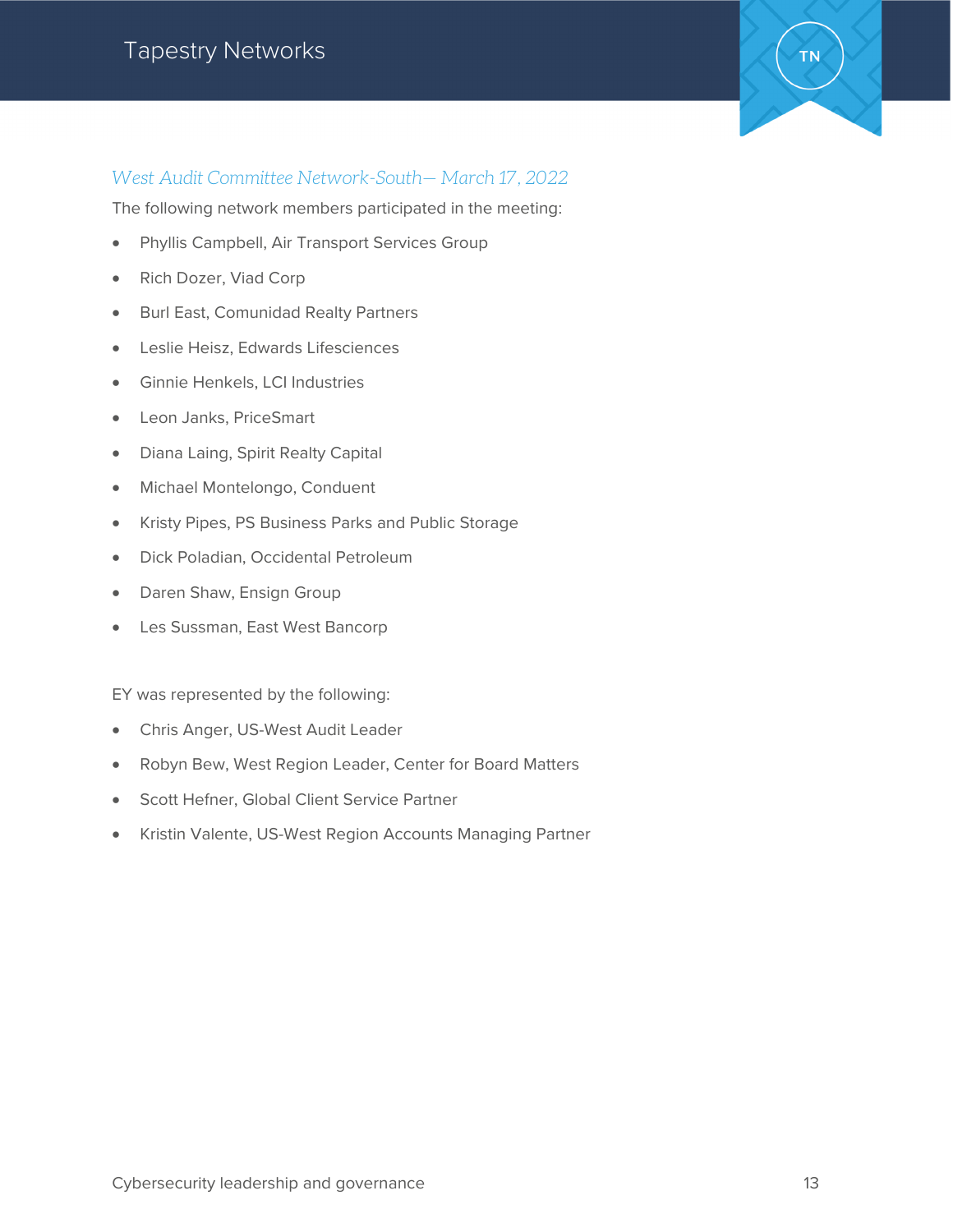

#### *East Audit Committee Network—March 22, 2022*

The following network members participated in the meeting:

- Virginia Addicott, CDW
- Bert Alfonso, Eastman Chemical
- Carl Berquist, Beacon Roofing Supply
- Bill Cary, Ally Financial
- Marie Gallagher, Glatfelter
- Lou Grabowsky, Griffon Corporation
- Mary Guilfoile, Interpublic Group
- Lew Kramer, L3Harris Technologies and Las Vegas Sands
- JoAnn Reed, American Tower
- Wendy Schoppert, The Hershey Company
- David Walker, Chico's FAS Inc. (SEACN member)
- Sandra Wijnberg, Cognizant and ADP
- Tim Yates, CommScope

- Molly Tucker McCue, US-East Audit Leader
- Bud McDonald,
- Dawn Quinn, Director, East Region Strategic Operations
- Carline Thompson, East Region Leader, Center for Board Matters
- Kevin Virostek,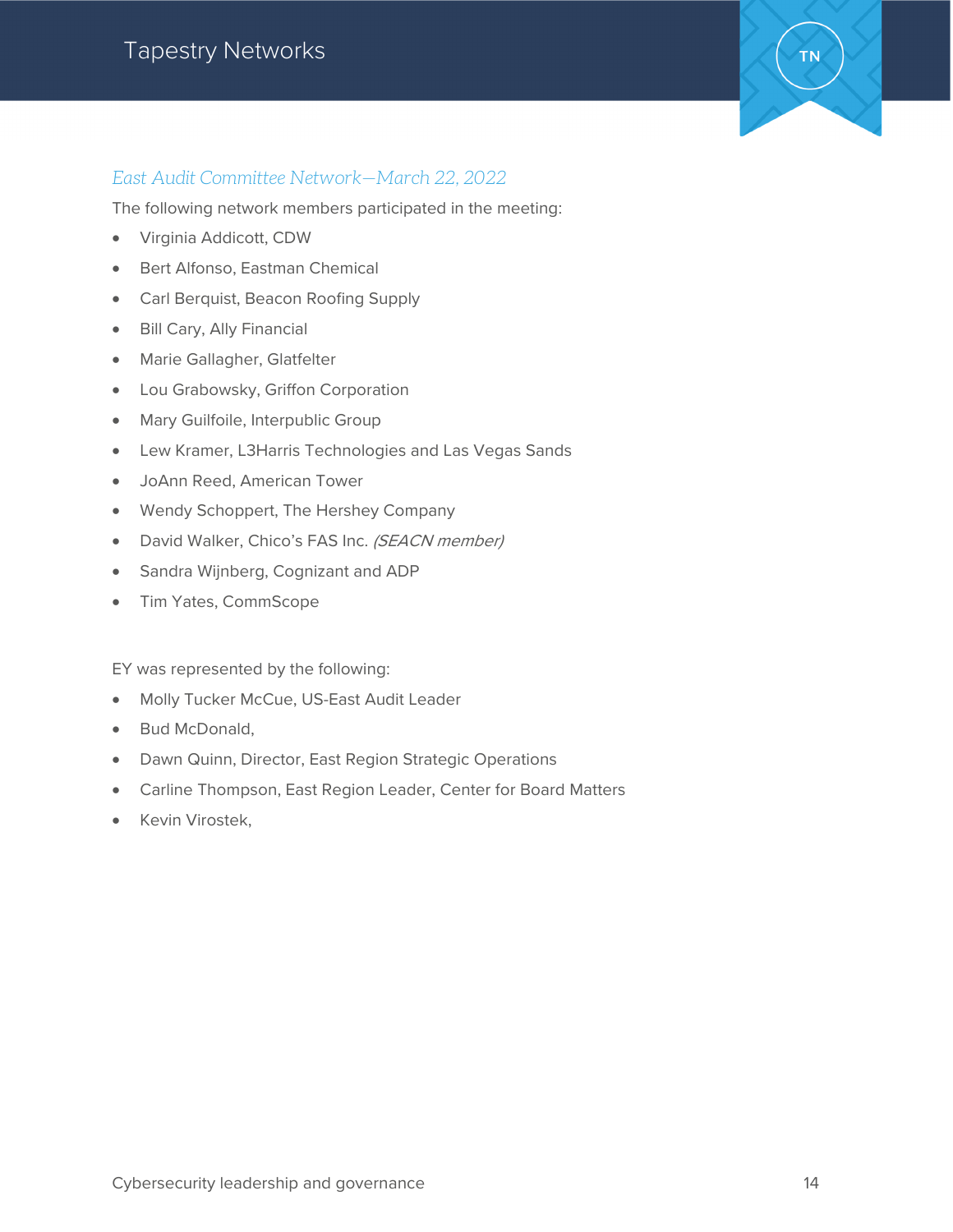

#### *Southwest Audit Committee Network— March 24, 2022*

The following network members participated in the meeting:

- Curt Anastasio, Par Pacific Holdings
- Nick Chirekos, Peabody Energy
- Dan Doheny, Univar (WACN South member)
- Paulett Eberhart, LPL Financial Holdings
- Bruce Hanks, Lumen Technologies
- Mercedes Johnson, Synopsys
- Don Kendall, Talos Energy
- Debbie Kissire, Celanase
- Holli Ladhani, Marathon Oil
- Cathy Lego, Guidewire Software
- Teresa Madden, Enbridge
- Gil Marmol, Foot Locker
- Ellen Masterson, Insperity
- Royce Mitchell, Pioneer Natural Resources
- Don Robillard, Cheniere Energy and Helmerich & Payne
- Dunia Shive, Kimberly-Clark and Trinity Industries
- Valerie Williams, Devon Energy and DTE Energy

- Chris Anger, US-West Audit Leader
- Robyn Bew, West Region Leader, Center for Board Matters
- Scott Hefner, Global Client Service Partner
- Frank Mahoney, US-West Region Managing Partner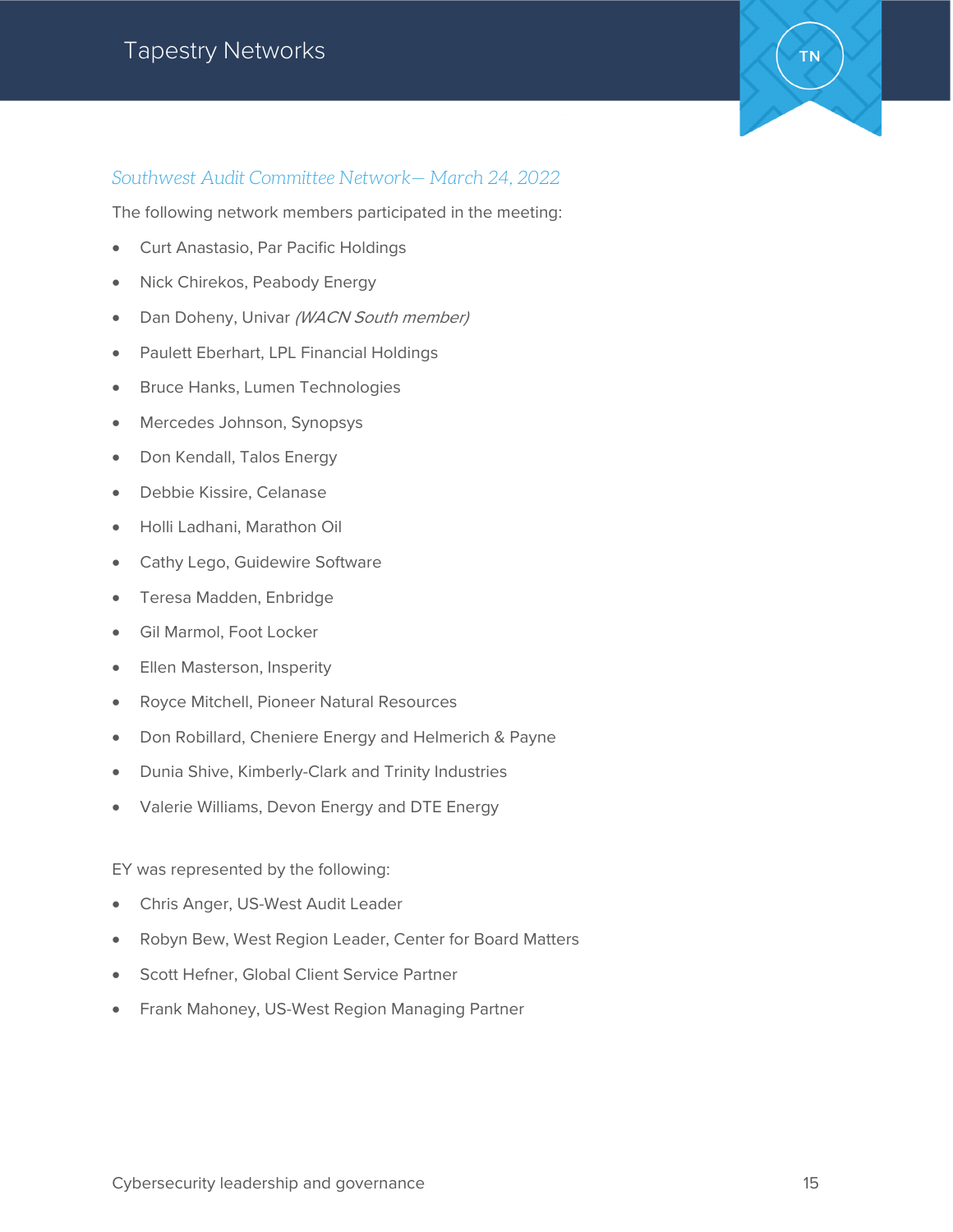

#### *Southeast Audit Committee Network—March 30, 2022*

The following network members participated in the meeting:

- Eddie Adair, Rayonier Advanced Materials
- Curt Anastasio, Par Pacific Holdings (SWACN member)
- Art Beattie, PPL Corporation
- Rick Cardenas, Tractor Supply Company
- Bill Creekmuir, Party City (EACN member)
- Juan Figuereo, Deckers Outdoor Corporation
- Tom Hough, Equifax
- Jim Hunt, Brown & Brown
- Rich Macchia, FLEETCOR Technologies
- Judy Schmeling, Constellation Brands (EACN member)

- Allison Dixon, Relationship Programs Strategist, Brand, Marketing & Communications
- Cigdem Oktem, Central Region Leader, Center for Board Matters
- Norm Prestage, Global Client Service Partner
- Bryan Yokley, Audit Partner, Georgia, Alabama, Tennessee Market Leader